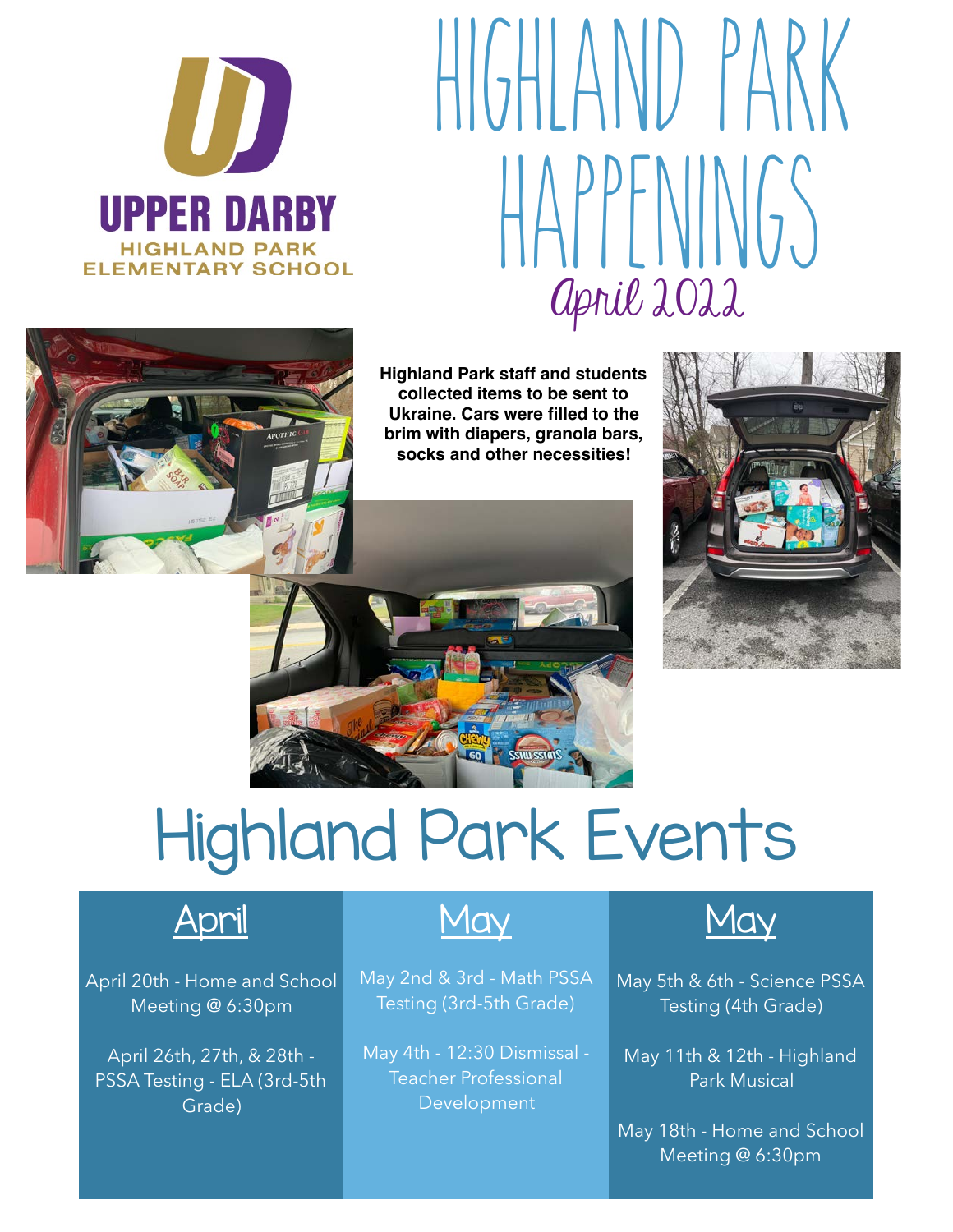## In the Classroom

**First Grade traveled to the Philadelphia Zoo to learn and explore animals in their natural habitat. These scientists are working hard to prepare for their new science unit on organisms.** 





**Fourth graders participated in a STEM activity as part of our Picture Perfect STEM curriculum. They read the story of Winter, a dolphin who lost her tale and had to have a prosthetic tale designed for her. Students had to create prosthetics for bath wind-up toys and tested them to see if they worked! Many were a huge success! We also learned about Derby the dog and his prosthetics, too.** 

**After learning about early American schools and how students made their own ink and wrote with quill pens, some fourth grade ELL students made their own ink out of blackberries and practiced writing using a quill pen.**